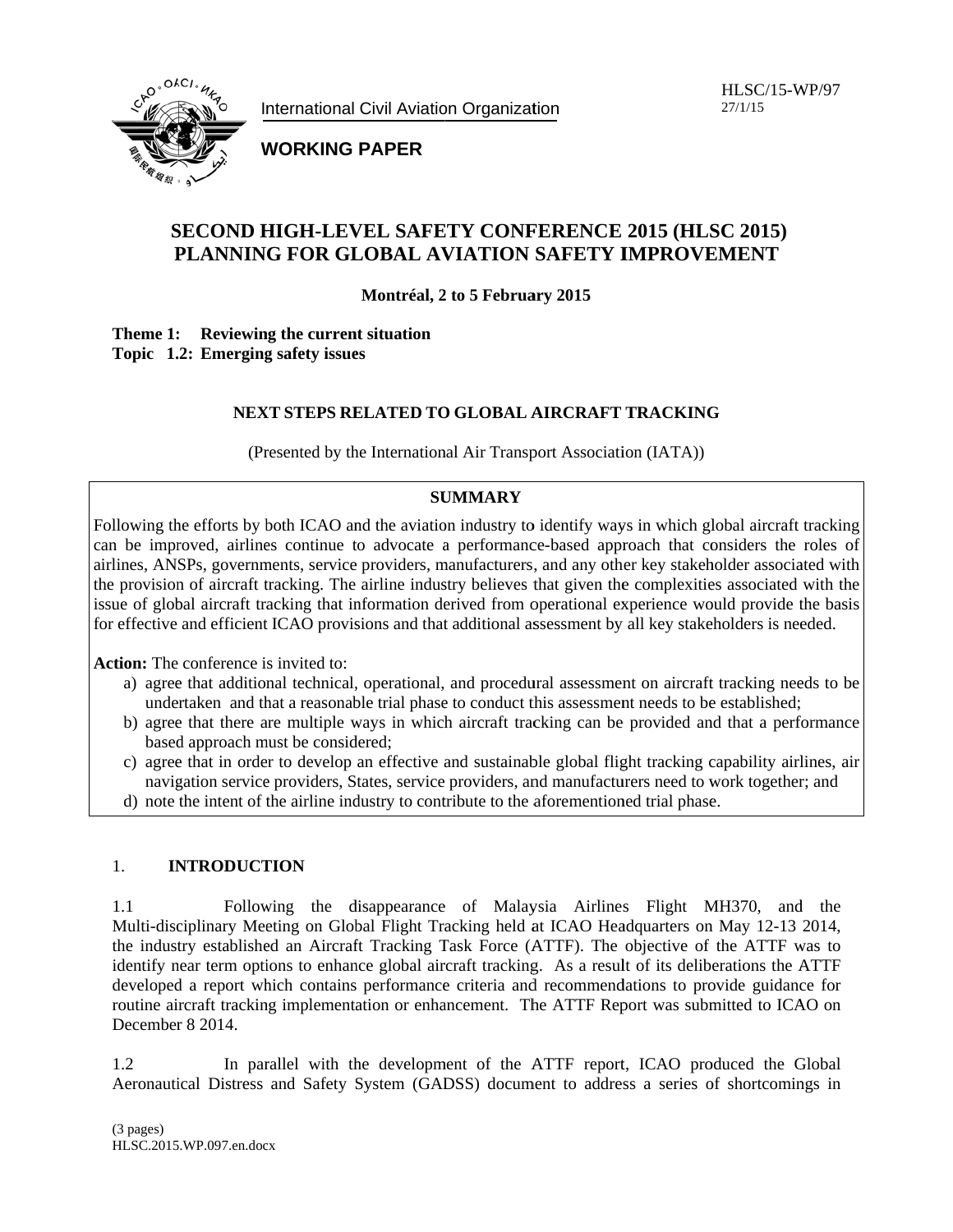aircraft incident emergency management. GADSS describes the concept of operation from early identification of an abnormal situation through the coordination of resources across all concerned organizations such as States, air navigation service provider (ANSP), airlines, search and rescue (SAR), and accident investigation.

### 2. **DISCUSSION**

2.1 This working paper addresses some of the critical aspects that need to be considered by both governments and industry when developing provisions for enhanced global aircraft tracking.

2.2 Given a culture of continuous safety improvement the industry came together voluntarily to determine what options exist to enable enhancements to global aircraft tracking.

2.3 Aircraft tracking is one of several ways to locate an aircraft and there are multiple ways to provide aircraft tracking capabilities.

2.4 The performance criteria described in the ATTF Report were designed to be achievable in the near-term using current technologies, existing equipage, and established procedures. They may not constitute an ideal long-term solution.

2.5 The ATTF Report highlights that there are numerous capabilities available today to enable aircraft tracking and that entities seeking to implement or improve aircraft tracking capabilities do so using a performance-based approach.

2.6 Both the ATTF Report and the GADSS document recommend that operational experience be gained which could, in turn, be used in the development of ICAO provisions on global aircraft tracking.

2.7 Recent incidents have underscored the urgency to implement some of the recommendations contained in the ATTF Report as quickly as possible. These include the need for:

- a) better delineation of responsibilities among Air Traffic Service Units, aircraft operators, and Rescue Coordination Centrs;
- b) established communications protocols between these entities;
- c) adjustments to provide shorter time reaction when in an emergency situation; and
- d) periodic exercises.

### 3. **CONCLUSION**

3.1 Redundant aircraft tracking solutions are inefficient and will limit practical implementation.

3.2 The airline industry, ANSPs, governments, and other key stakeholders must work together to collect specific information derived from operational experience in order to develop achievable and sustainable aircraft tracking provisions. The airline industry is committed to supporting this approach and to ensuring that any provisions that come as a result of this further assessment are performance based.